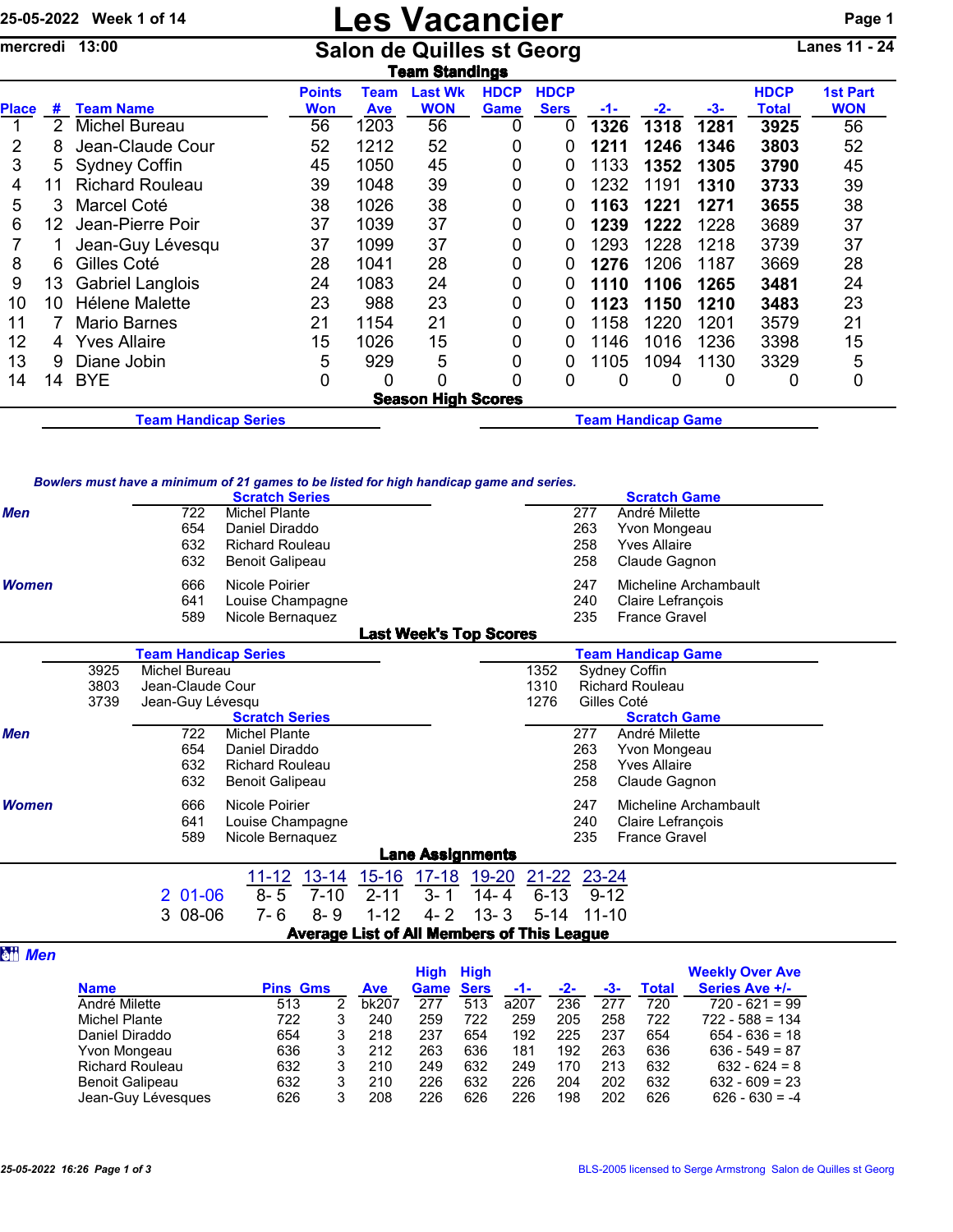| 25-05-2022<br>Week 1 of 14 |                           |                 |                |              | Les Vacancier |             |       | Page 2 |       |              |                        |  |
|----------------------------|---------------------------|-----------------|----------------|--------------|---------------|-------------|-------|--------|-------|--------------|------------------------|--|
|                            |                           |                 |                |              | <b>High</b>   | <b>High</b> |       |        |       |              | <b>Weekly Over Ave</b> |  |
|                            | <b>Name</b>               | <b>Pins Gms</b> |                | <b>Ave</b>   | Game          | <b>Sers</b> | $-1-$ | $-2-$  | $-3-$ | <b>Total</b> | Series Ave +/-         |  |
|                            | Claude Gagnon             | 620             | $\overline{3}$ | 206          | 258           | 620         | 168   | 258    | 194   | 620          | $620 - 633 = -13$      |  |
|                            | Michel Bureau             | 619             | 3              | 206          | 234           | 619         | 234   | 171    | 214   | 619          | $619 - 636 = -17$      |  |
|                            | <b>Bernard Cournoyer</b>  | 617             | 3              | 205          | 242           | 617         | 242   | 149    | 226   | 617          | $617 - 588 = 29$       |  |
|                            | <b>Marcel Cote</b>        | 613             | 3              | 204          | 215           | 613         | 194   | 204    | 215   | 613          | $613 - 597 = 16$       |  |
|                            | <b>Yves Allaire</b>       | 613             | 3              | 204          | 258           | 613         | 201   | 154    | 258   | 613          | $613 - 624 = -11$      |  |
|                            | Andre Dupuis              | 599             | 3              | 199          | 211           | 599         | 201   | 211    | 187   | 599          | $599 - 639 = -40$      |  |
|                            | Daniel Chiasson           | 598             | 3              | 199          | 224           | 598         | 195   | 224    | 179   | 598          | $598 - 525 = 73$       |  |
|                            | Marcel Brazeau            | 591             | 3              | 197          | 212           | 591         | 199   | 212    | 180   | 591          | $591 - 531 = 60$       |  |
|                            | Gilles Coté               | 590             | 3              | 196          | 215           | 590         | 215   | 162    | 213   | 590          | $590 - 561 = 29$       |  |
|                            | Mario Barnes              | 580             | 3              | 193          | 205           | 580         | 179   | 205    | 196   | 580          | $580 - 645 = -65$      |  |
|                            | Jean-Claude Cournoyer     | 568             | 3              | 189          | 205           | 568         | 172   | 205    | 191   | 568          | $568 - 612 = -44$      |  |
|                            | Claude Lachapelle         | 558             | 3              | 186          | 236           | 558         | 152   | 236    | 170   | 558          | $558 - 558 = 0$        |  |
|                            | Jean-Pierre Poirier       | 557             | 3              | 185          | 206           | 557         | 206   | 172    | 179   | 557          | $557 - 561 = -4$       |  |
|                            | Majella Jean              | 555             | 3              | 185          | 223           | 555         | 223   | 118    | 214   | 555          | $555 - 612 = -57$      |  |
|                            | <b>Richard Dufault</b>    | 554             | 3              | 184          | 208           | 554         | 149   | 208    | 197   | 554          | $554 - 426 = 128$      |  |
|                            | Gaétan Desjardins         | 548             | 3              | 182          | 189           | 548         | 189   | 177    | 182   | 548          | $548 - 618 = -70$      |  |
|                            | Raymond Legare            | 541             | 3              | 180          | 192           | 541         | 181   | 192    | 168   | 541          | $541 - 519 = 22$       |  |
|                            | Yvon Auclair              | 524             | 3              | 174          | 186           | 524         | 155   | 183    | 186   | 524          | $524 - 498 = 26$       |  |
|                            | <b>Gaston Tougas</b>      | 491             | 3              | 163          | 194           | 491         | 147   | 150    | 194   | 491          | $491 - 561 = -70$      |  |
|                            | <b>Christian Rheau</b>    | 462             | 3              | 154          | 205           | 462         | 120   | 137    | 205   | 462          | $462 - 609 = -147$     |  |
|                            | Gaétan Jobin              | 458             | 3              | 152          | 174           | 458         | 111   | 173    | 174   | 458          | $458 - 510 = -52$      |  |
|                            | <b>Robert Filiatrault</b> | 454             | 3              | 151          | 173           | 454         | 173   | 157    | 124   | 454          | $454 - 459 = -5$       |  |
|                            | Sydney Coffin             | 417             | 3              | 139          | 152           | 417         | 146   | 119    | 152   | 417          | $417 - 588 = -171$     |  |
|                            | Paul-Andre Marino         | 0               | 0              | <b>bk198</b> | 0             | 0           | a198  | a198   | a198  | 594          | $594 - 594 = 0$        |  |
|                            | Réjean Nadeau             | 0               | 0              | bk150        | 0             | 0           | a150  | a150   | a150  | 450          | $450 - 450 = 0$        |  |
|                            | Roger Douville            | 0               | 0              | bk150        | 0             | 0           | a150  | a150   | a150  | 450          | $450 - 450 = 0$        |  |
|                            | Roger Campron             | 0               | 0              | bk190        | 0             | 0           | a190  | a190   | a190  | 570          | $570 - 570 = 0$        |  |
|                            | Michel Bénard             | 0               | 0              | bk205        | 0             | 0           | a205  | a205   | a205  | 615          | $615 - 615 = 0$        |  |
|                            | François Champagne        | 0               | 0              | bk213        | 0             | 0           | a213  | a213   | a213  | 639          | $639 - 639 = 0$        |  |
|                            | <b>Bertrand Paquet</b>    | 0               | 0              | bk209        | 0             | 0           | a209  | a209   | a209  | 627          | $627 - 627 = 0$        |  |
|                            | Gabriel Langlois          | $\mathbf{0}$    | 0              | bk202        | $\Omega$      | 0           | a202  | a202   | a202  | 606          | $606 - 606 = 0$        |  |

## " *Women*

| . .                     |                 |   |              | <b>High</b> | <b>High</b> |                  |       |       |              | <b>Weekly Over Ave</b> |
|-------------------------|-----------------|---|--------------|-------------|-------------|------------------|-------|-------|--------------|------------------------|
| <b>Name</b>             | <b>Pins Gms</b> |   | <b>Ave</b>   | Game        | <b>Sers</b> | $-1-$            | $-2-$ | $-3-$ | <b>Total</b> | Series Ave +/-         |
| Nicole Poirier          | 666             | 3 | 222          | 241         | 666         | $\overline{221}$ | 241   | 204   | 666          | $666 - 594 = 72$       |
| Micheline Archambault   | 663             | 3 | 221          | 247         | 663         | 201              | 247   | 215   | 663          | $663 - 642 = 21$       |
| Louise Champagne        | 641             | 3 | 213          | 224         | 641         | 205              | 212   | 224   | 641          | $641 - 585 = 56$       |
| Nicole Bernaguez        | 589             | 3 | 196          | 202         | 589         | 191              | 196   | 202   | 589          | $589 - 618 = -29$      |
| Gisele Beaudet          | 575             | 3 | 191          | 227         | 575         | 162              | 227   | 186   | 575          | $575 - 561 = 14$       |
| <b>France Gravel</b>    | 570             | 3 | 190          | 235         | 570         | 235              | 150   | 185   | 570          | $570 - 576 = -6$       |
| Jeannine Beaulieu       | 568             | 3 | 189          | 203         | 568         | 170              | 203   | 195   | 568          | 568 - 561<br>$= 7$     |
| Yolande Moreau          | 564             | 3 | 188          | 222         | 564         | 181              | 222   | 161   | 564          | $564 - 570 = -6$       |
| Claire Lefrançois       | 545             | 3 | 181          | 240         | 545         | 120              | 240   | 185   | 545          | $545 - 453 = 92$       |
| Viviane Hébert          | 530             | 3 | 176          | 196         | 530         | 163              | 171   | 196   | 530          | $530 - 561 = -31$      |
| Nicole Lafreniere       | 523             | 3 | 174          | 194         | 523         | 194              | 161   | 168   | 523          | $523 - 591 = -68$      |
| <b>Helene Malette</b>   | 523             | 3 | 174          | 204         | 523         | 155              | 164   | 204   | 523          | $523 - 603 = -80$      |
| Diane Jobin             | 520             | 3 | 173          | 184         | 520         | 159              | 177   | 184   | 520          | $520 - 612 = -92$      |
| Louise Lachance         | 516             | 3 | 172          | 186         | 516         | 186              | 165   | 165   | 516          | $516 - 504 = 12$       |
| Ginette Vear            | 507             | 3 | 169          | 214         | 507         | 151              | 142   | 214   | 507          | $507 - 393 = 114$      |
| Denise Coté             | 497             | 3 | 165          | 180         | 497         | 180              | 140   | 177   | 497          | $497 - 561 = -64$      |
| Jacqueline Harnois      | 481             | 3 | 160          | 183         | 481         | 157              | 183   | 141   | 481          | $481 - 522 = -41$      |
| Lauren Diraddo          | 479             | 3 | 159          | 195         | 479         | 163              | 121   | 195   | 479          | $479 - 522 = -43$      |
| Denise Champagne        | 468             | 3 | 156          | 174         | 468         | 134              | 160   | 174   | 468          | $468 - 519 = -51$      |
| Nicole Despres          | 467             | 3 | 155          | 186         | 467         | 130              | 186   | 151   | 467          | $467 - 528 = -61$      |
| Jeanne D'Arc Pelletier  | 465             | 3 | 155          | 184         | 465         | 149              | 132   | 184   | 465          | $465 - 402 = 63$       |
| Pierrettte Rouleau      | 465             | 3 | 155          | 162         | 465         | 151              | 152   | 162   | 465          | $465 - 501 = -36$      |
| Lucille Frechette       | 461             | 3 | 153          | 169         | 461         | 169              | 167   | 125   | 461          | $461 - 489 = -28$      |
| Liette Belisle          | 457             | 3 | 152          | 164         | 457         | 164              | 158   | 135   | 457          | $457 - 372 = 85$       |
| Louise Demers           | 449             | 3 | 149          | 167         | 449         | 167              | 137   | 145   | 449          | $449 - 615 = -166$     |
| Micheline Tremblay      | 443             | 3 | 147          | 150         | 443         | 146              | 150   | 147   | 443          | $443 - 573 = -130$     |
| <b>France Sylvestre</b> | 405             | 3 | 135          | 169         | 405         | 169              | 108   | 128   | 405          | $405 - 456 = -51$      |
| Marie Noel              | 378             | 3 | 126          | 136         | 378         | 126              | 116   | 136   | 378          | $378 - 522 = -144$     |
| Nicole Galarneau        | 361             | 3 | 120          | 152         | 361         | 95               | 114   | 152   | 361          | $361 - 447 = -86$      |
| Danielle Bissonnette    | 298             | 3 | 99           | 148         | 298         | 79               | 71    | 148   | 298          | $298 - 459 = -161$     |
| Jacqueline Bonin        | 0               | 0 | <b>bk172</b> | 0           | $\Omega$    | a172             | a172  | a172  | 516          | $516 - 516 = 0$        |
| Fernande Leclerc        | 0               | 0 | bk152        | 0           | 0           | a152             | a152  | a152  | 456          | $456 - 456 = 0$        |
| Suzanne Brais           | $\Omega$        | 0 | bk182        | 0           | 0           | a182             | a182  | a182  | 546          | $546 - 546 = 0$        |